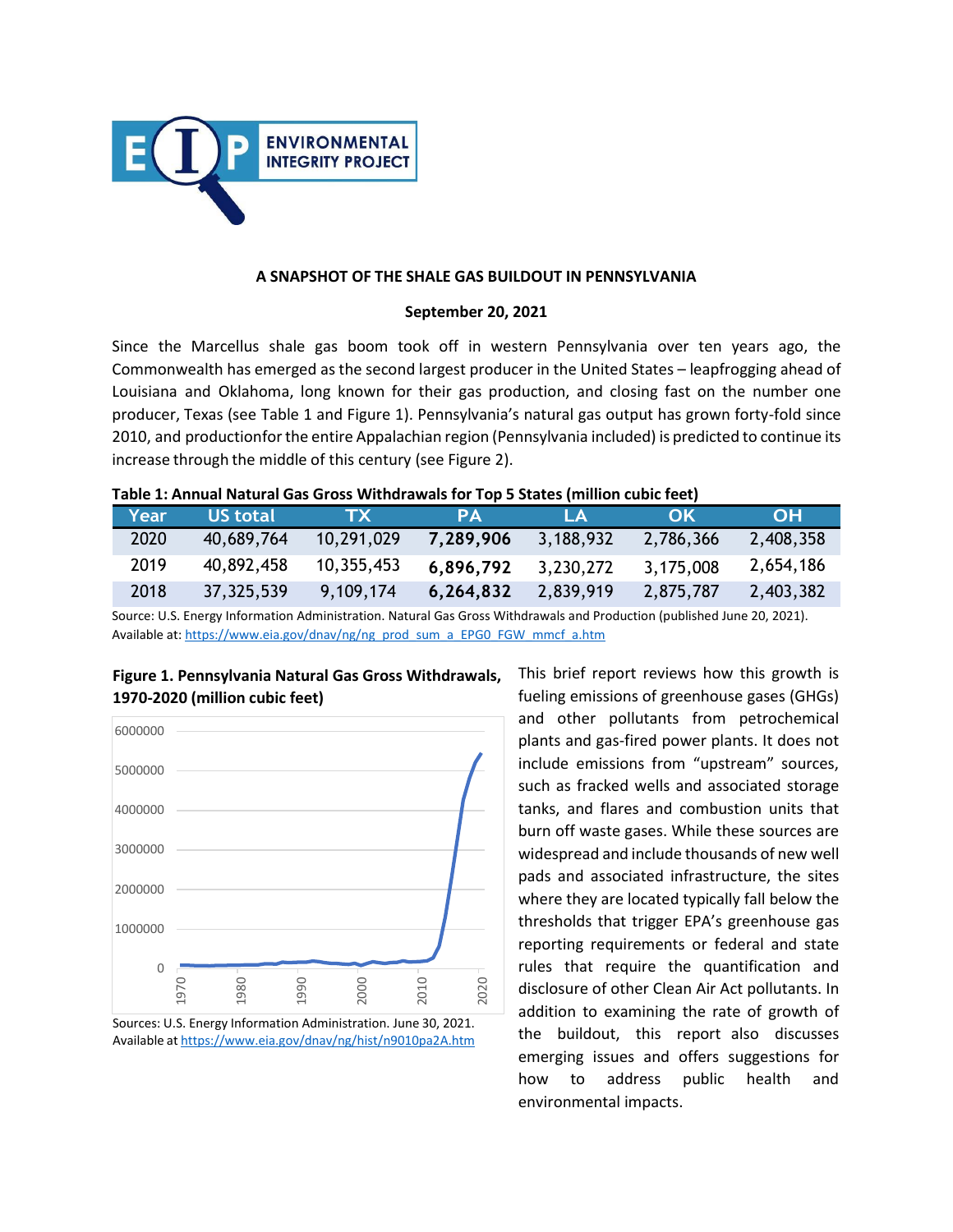The data in this report include GHG emissions from sectors with large facilities subject to EPA reporting rules and projected emission increasesfrom new projectsthat are permitted but not yet fully operational.



**Figure 2: Regional Natural Gas Production, 2010-2050 (trillion cubic feet)**

Note: Data from 1/1/2021 onwards are EIA projections. Data Sources: U.S. Energy Information Administration. *Drilling Productivity Report* (published 6/14/2021). Available at: [https://www.eia.gov/petroleum/drilling/.](https://www.eia.gov/petroleum/drilling/) U.S. Energy Information Administration. *Annual Energy Outlook 2021* (published 2/3/2021), Table 59. Lower 48 Natural Gas Production and Supply Prices by Supply Region (Onshore, Reference Case). Available at: <https://www.eia.gov/outlooks/aeo/>

# **GHG emissions from gas-fired power plants in Pennsylvania up sharply**

The low price of natural gas has triggered construction of at least 1,215 new gas-fired electric generation units across the United States between 2010 and 2020[.](#page-14-0)<sup>i</sup> Projects in Pennsylvania were responsible for around 10 percent of the growth, adding nearly 11,400 megawatts (MW) of new gas-fired generating capacity over the last decade, and outstripping the total retired generation capacity in the state by about 2,025 MW. While these new PA power plants may emit less carbon pollution from their smokestacks than the aging plants many replaced, their total reported GHG emissions still reached 41.7 million tons in 2019, which was almost as much as the GHG load from Pennsylvania's remaining coal plants that year[.](#page-14-1)<sup>ii</sup> (See Figure 3). Emissions from natural gas-fired power plants are expected to continue to grow as new gasfired units begin operating. Example and Utical Section In More Cases and Utical Cases and Utical Cases and Utical (Marcellus and Utical Cases and Utical Cases and Utical Cases and Utical Cases and Utical Cases and Utical Cases and Utical Cases and U

Total GHG emissions from power generation in Pennsylvania rose by more than one million tons between 2018 and 2019—the first annual increase reported in over a decade (see Figure 3). This increase was partially attributed to the commissioning of new gas plants in 2018, including the Tenaska Westmoreland Generating Station and the Invenergy Lackawanna Energy Center. These two facilities generated 2,242 MW of electricity from fracked natural gas and released almost 6.2 million tons of GHGs in 2019, according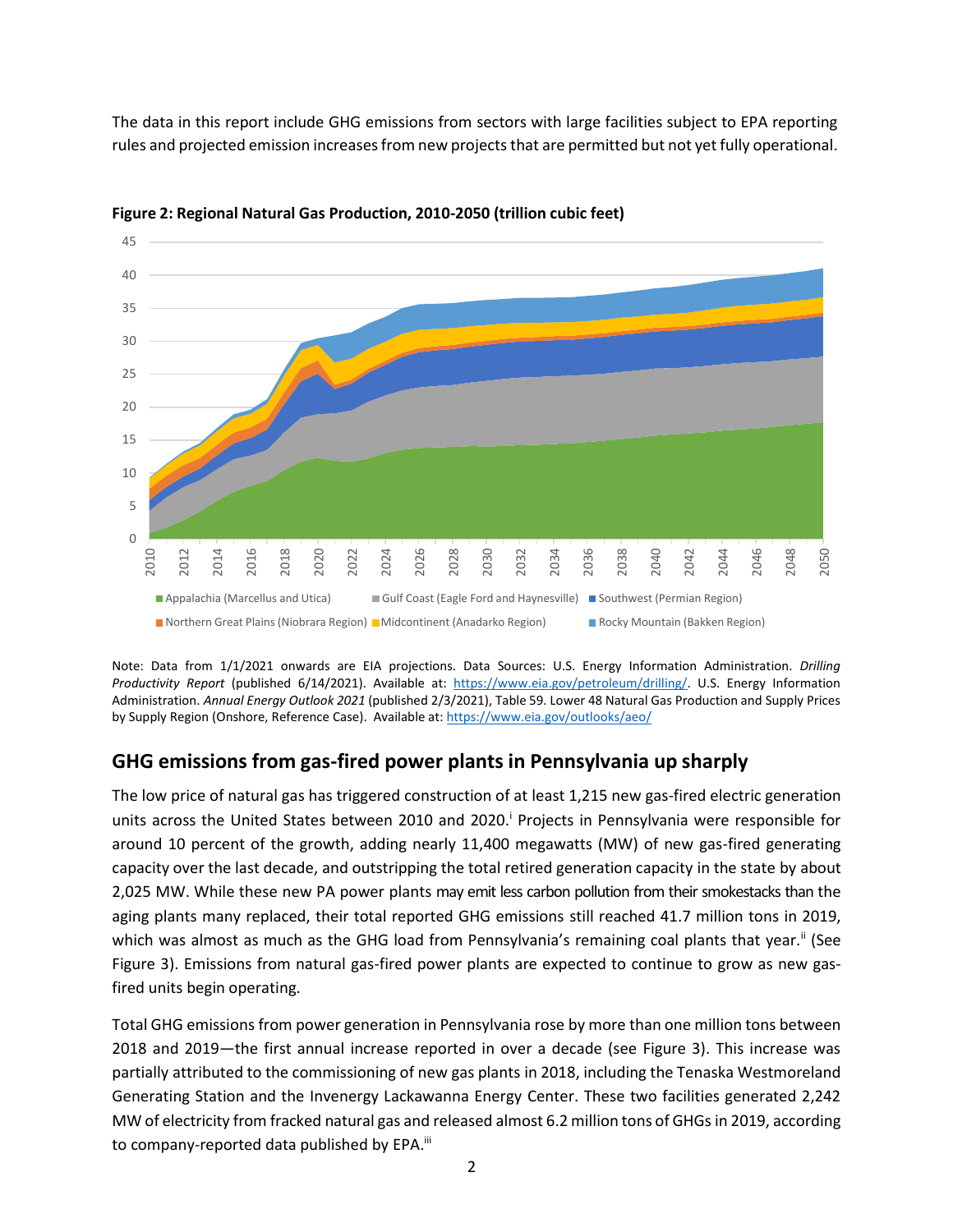

**Figure 3: Pennsylvania GHG emissions from power generation, by fuel type (million short ton CO2e)**

Note: "Other" is the sum of fuel combustion emissions from petroleum products and other fuel types reporting to EPA. (CO2e = carbon dioxide equivalents). Source: U.S. Environmental Protection Agency. Facility Level Information on GreenHouse gases Tool (FLIGHT). November 4, 2020.(Accessed July 13, 2021). Available at: [http://ghgdata.epa.gov/ghgp/main.do.](http://ghgdata.epa.gov/ghgp/main.do)

New projects proposed for Pennsylvania could add another 6 gas-fired electric generating units and 3,499 MW of nameplate capacity, or the intended full-load sustained output of a facility, by 2025. Together, these plants have the potential to emit approximately 13.6 million tons of GHGs per year according to permit documents and application materials reviewed by EIP (Table 2). This would be an increase of about 33 percent over 2019 reported emissions from natural gas plants in the Commonwealth.

| Company, Project (County)                                                             | No.<br><b>Units</b> | <b>Total Capacity</b><br>(MW) | <b>Potential GHG</b><br><b>Emissions</b> |
|---------------------------------------------------------------------------------------|---------------------|-------------------------------|------------------------------------------|
| Renovo Energy Center LLC, Renovo<br>Generation Station (Clinton County) <sup>iv</sup> |                     | 1,240                         | 5,445,541                                |
| Robinson Power Company LLC, Beech Hollow<br>Project (Washington County) <sup>v</sup>  | 7                   | 1,000                         | 3,842,431                                |
| Hill Top Energy Center (Greene County) <sup>vi</sup>                                  | 1                   | 620                           | 2,324,350                                |
| Invenergy LLC, Allegheny Energy Center<br>(Allegheny County) <sup>vii</sup>           |                     | 639                           | 1,948,493                                |
| <b>TOTAL:</b>                                                                         | 6                   | 3,499                         | 13,560,815                               |

| Table 2: Potential emissions increases (short tons per year of CO2e) from new gas-fired power plants in |  |
|---------------------------------------------------------------------------------------------------------|--|
| Pennsylvania                                                                                            |  |

Note: Greenhouse gases are measured in carbon dioxide equivalents (CO2e), expressed in short tons per year. Nameplate capacity and potential emissions increases are from publicly available permit documents.

In addition to the units at the power plants listed above, three more units with the capacity to generate a total of 10.9 MW are planned for Penn State University and Merck & Co.'s West Point facility, according to the most recent data published in the EIA's Annual Electric Generator Report.<sup>[viii](#page-14-7)</sup> Furthermore, three gas-fired electric generating units with a combined nameplate capacity of 125 MW were recently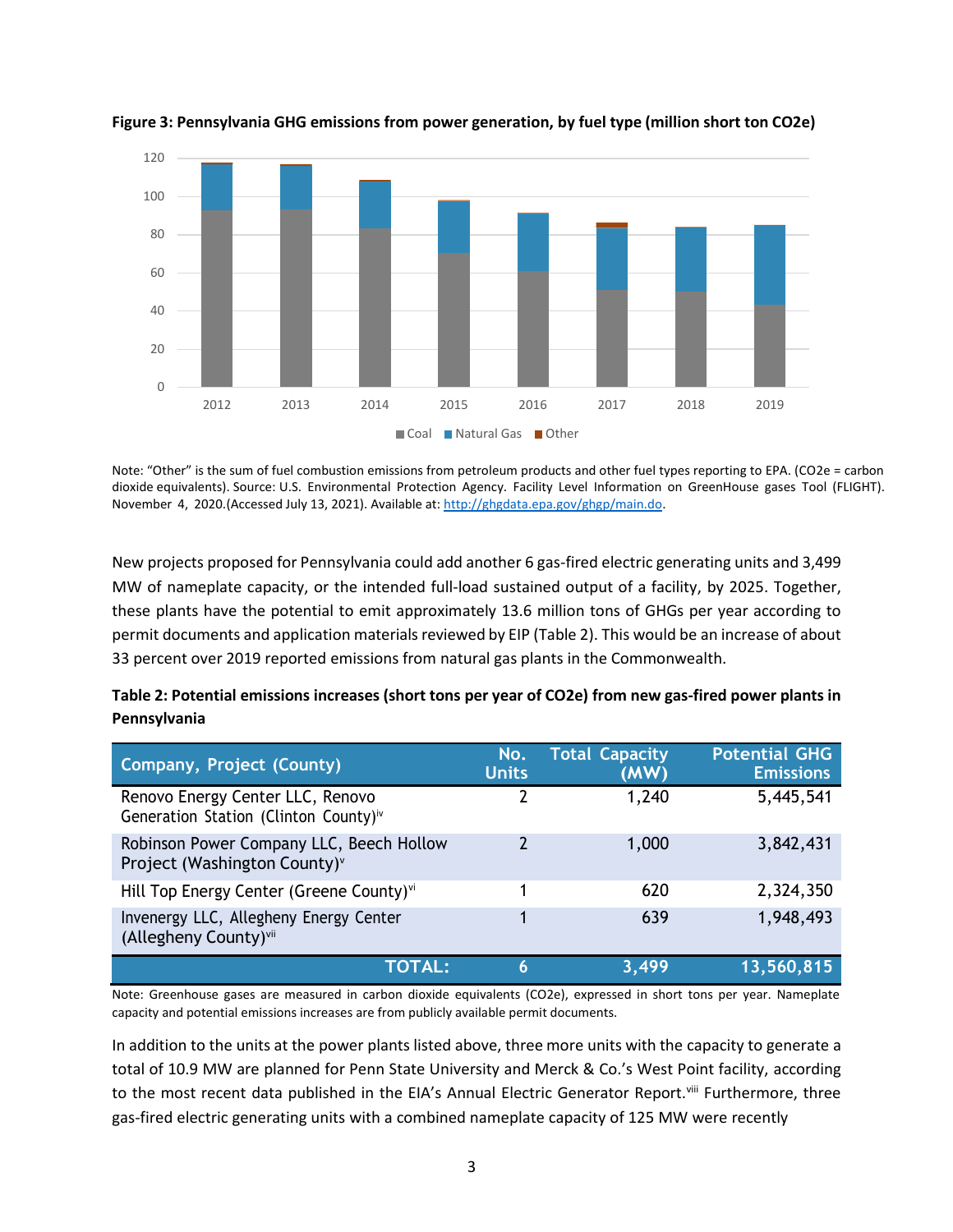commissioned at the Shell petrochemical complex in Beaver County (potential emissions are included in Table  $3$ ). $\frac{1}{x}$ 

The buildout in western Pennsylvania now includes several proposed and already approved gas-fired power plants. The plants are not needed to supply energy to local communities. In fact, according to the Energy Information Administration, although Pennsylvania is the third-largest producer of electricity, the Commonwealth exports more electricity outside its borders than any other state in the nation[.](#page-14-9)<sup>x</sup>

Instead of providing energy to localities in which these gas plants are being proposed and/or built, each of these facilities is slated to be added to the Pennsylvania-New Jersey-Maryland (PJM) Interconnection, which is part of the Eastern Interconnection grid and is "...the largest independent power system operator (ISO) in the United States, responsible for coordinating the flow of electric power to more than 65 million electric customers across 13 U.S. states and the District of Columbia."<sup>[xi](#page-14-10)</sup> The local communities hosting these plants will be burdened with all the health and environmental risks while reaping little of the energy benefits.

### **Tracking the gas and petrochemical infrastructure buildout in Pennsylvania**

Unbridled natural gas production has triggered an expansive, massive, and continuing physical infrastructure buildout that includes gas wells and drilling sites, pipelines, compressor stations, pigging operations, as well as various other facilities such as liquified natural gas (LNG) plants and ethylene crackers designed to unleash a flood of newly manufactured plastics across the region. The impact of the buildout over time is obvious in parts of the country like Texas and Louisiana, where skylines and waterways are lined with vast stretches of petrochemical plants and refineries, and the landscape is scarred with pipeline routes. Pennsylvania is on the brink of a similar fate.

The Environmental Integrity Project (EIP) maintains a database that tracks the impact that large gas processors, midstream compressors, and new petrochemical industry projects are expected to have on emissions of GHGs and other criteria pollutants [available at: [https://environmentalintegrity.org/oil-gas](https://environmentalintegrity.org/oil-gas-infrastructure-emissions/)[infrastructure-emissions/\]](https://environmentalintegrity.org/oil-gas-infrastructure-emissions/). These data indicate the Pennsylvania Department of Environmental Protection (PA DEP) has issued final Clean Air Act construction permits for at least 29 large gas and petrochemical infrastructure projects since 2012 (See Table 3 below. For a full list of projects, please see Appendix A and EIP's data). Fifteen of these projects, with the potential to emit up to 1.9 million tons of GHGs per year, are already operating, including Energy Transfer's Revolution Cryogenic Plant in Smith Township. This fractionation facility connects to over 100 miles of existing gathering pipelines and ETC's Revolution Pipeline and was recently placed back into service after it exploded in 2018.<sup>[xii](#page-14-11)</sup>

Eight more projects are currently under construction, including the Shell ethylene cracker in Beaver County, which fired-up its gas-powered electric plant in late summer 2021 and could emit up to 2.3 million tons of GHGs annually once it becomes fully operational in 2022. Another six projects are in the planning phase and could emit nearly two million tons of GHGs per year if the PA DEP continues to routinely approve major gas projects, including New Fortress Energy's proposed LNG plant in Wyalusing and "Project Phoenix," which would increase fractionation capacity at Sunoco's ever-expanding Marcus Hook Industrial Complex in Delaware County.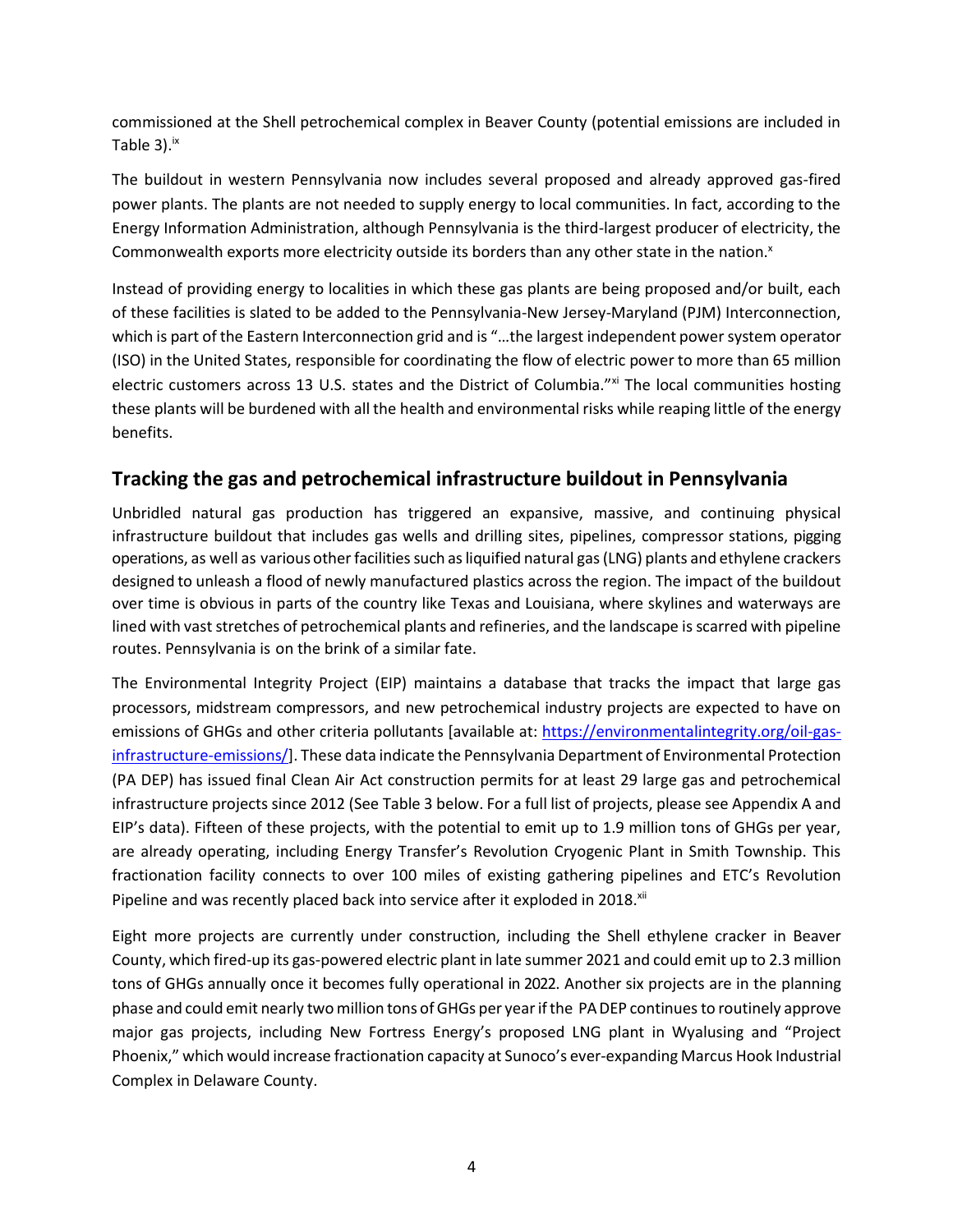**Table 3: Potential emissions increases (short tons per year) from the buildout of natural gas and petrochemical projects in Pennsylvania since 2012**

| <b>Operating Status</b>      | No.<br><b>Projects</b> | CO <sub>2</sub> e |     |       | $PM_{2.5}$ NOx VOCs SO <sub>2</sub> |     | CO.       |
|------------------------------|------------------------|-------------------|-----|-------|-------------------------------------|-----|-----------|
| Fully or partially operating | 16                     | 4,201,852         | 281 | 1,260 | 982                                 |     | 59 1,790  |
| Under construction           |                        | 709,359           | 63  | 236   | 84                                  |     | 169       |
| Pre-construction             |                        | $6$ 1,976,355     | 160 | 428   | 151                                 | 104 | 489       |
| Total emissions impacts:     |                        | 6,887,566         | 505 | 1,925 | 1,217                               |     | 181 2,449 |

For a full list of projects, see Appendix A. Note: Greenhouse gases are measured in carbon dioxide equivalents (CO2e), expressed in short tons per year. Potential emissions increases reflect projects' maximum potential to emit, once fully constructed, as specified in their New Source Review permits or federal environmental impact statements. Source: Environmental Integrity Project, *Emissions Increases Database* (as of July 2021). Available at[: https://environmentalintegrity.org/oil-gas-infrastructure](https://environmentalintegrity.org/oil-gas-infrastructure-emissions/)[emissions/](https://environmentalintegrity.org/oil-gas-infrastructure-emissions/)

Pennsylvania has also taken steps to make it easier for the petrochemical and fertilizer industries to plant roots in the state, especially with the new tax credit that will be offered to fertilizer and petrochemical manufacturers starting in 2024.<sup>[xiii](#page-15-0)</sup> The promotion of these industries and incentivization with taxpayer dollars makes it increasingly important to push back against projects that will lock in and increase demand for fracked gas.

# **Pennsylvania energy exports fueling downstream petrochemical projects in nearby states**

The gas extracted from Appalachian shale formations has a much higher volume of liquid condensates than gas found in other regions. These condensates have a high market value because they are easier to blend with other feedstocks to make fuel or chemical products. Unsurprisingly, much of the output from Pennsylvania is also feeding the expansion of large petrochemical projects or LNG terminals in other states, and this "downstream" footprint needs to be added to the environmental cost and health impacts of fracking in Pennsylvania.

Consider GHG emissions from petrochemical production in Appalachia: although facility-reported GHG emissions declined from 6.7 to 5.8 million tons per year between 2012 and 2019, a 13 percent decrease, at least three major chemical projects with the potential to emit up to 3.4 million tons of GHGs per year have been approved in Ohio and West Virginia. This includes the greenfield Marcellus Methanol Plant proposed for Marshall County, West Virginia, as well astwo new plantsin Ohio that have been significantly delayed: PTTGC America's ethylene cracker proposed for Belmont Country and the Pallas Nitrogen Plant proposed for Columbiana County.[xiv](#page-15-1) The West Virginia Department of Environmental Protection also approved two new methanol plants that are considered "minor" sources of air pollution under the socalled "tailoring rule" that EPA adopted in 2010. Although these projects have been excluded from GHG permitting requirements because they do not meet the major source thresholds under the Clean Air Act, they could increase emissions of criteria pollutants by over 500 tons per year.

The projects described above represent only one-fifth of potential emission increases from the natural gas and petrochemical buildout in Ohio and West Virginia. Regulators have issued final Clean Air Act construction permits for at least 67 additional natural gas and petrochemical projects since 2012 that authorize over 13.3 million tons of GHG emissions every year. That's more than the carbon output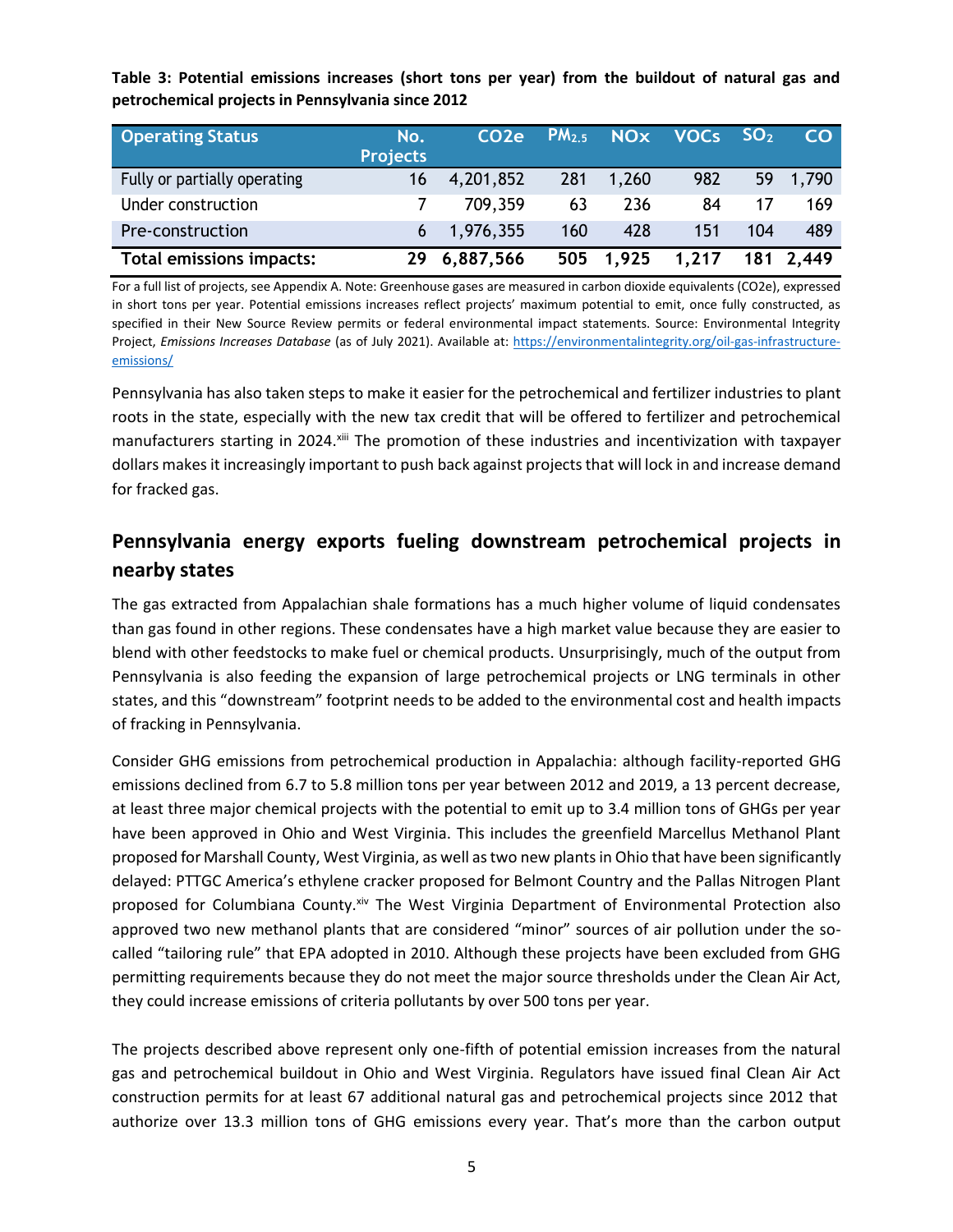generated from three new baseload coal-fired power plants.<sup>[xv](#page-15-2)</sup> While 57 of these projects are already fully or partially operating and three are currently under construction, the rest are in planning phases and have the potential to increase annual emissions of GHGs by nearly 2.2 million tons. Together with the PTTGC ethylene cracker and the Pallas Nitrogen Plant, these proposed projects in Ohio and West Virginia could add nearly 5.6 million tons of GHGs and hundreds of tons of Clean Air Act criteria pollutants to an already overburdened airshed.

### **Health risks from the natural gas buildout**

Emissions associated with the natural gas buildout in Pennsylvania present a slew of health risks to people living in the region – and particularly those living close to natural gas production facilities. These facilities and their operations release fine particles, toxic fumes, and hazardous chemicals into the environment. Some of the pollutants released into the air include particulate matter (PM), ozone and its precursors, volatile organic compounds (VOCs), hydrogen sulfide, respirable crystalline silica, nitrogen oxides, and greenhouse gases. Individuals living close to natural gas production facilities have experienced many symptoms including respiratory problems such as asthma and coughing, eye, nose, and throat irritation, headaches, nausea, dizziness, trouble sleeping, and fatigue.

Short-term exposure to fine particulate matter and ozone can have critical health implications. For example, there is evidence of an association between out-of-hospital cardiac arrests and short-term exposure to fine particulate matter and ozone.<sup>[xvi](#page-15-3)</sup> A study conducted in Nueces, Texas between 2000 and 2012 found an elevated risk of having a first stroke with higher ozone concentrations and fine particulate matter in the preceding two days.<sup>[xvii](#page-15-4)</sup> A 2018 study estimated that up to 11% of all asthma emergency room visits in the United States are attributed to ozone.<sup>xviii</sup> And looking into the future, the Clean Air Task Force published a 2016 report that predicted that by 2025, increases in levels of ozone from the oil and gas industry will result in more than 2,000 asthma-related emergency room visits and over 600 respiratoryrelated hospital admissions nationally each summer. Xix

Several studies conducted over recent years have also found that natural gas production, and fracking in particular, is associated with increased health risksto pregnant women. One study published in the Oxford Research Encyclopedia of Global Public Health in February of 2019 looked at several hundred scientific articles about the community and health impacts of fracking.<sup>[xx](#page-15-6)</sup> Evidence used in this study suggests that women living closer to fracking have increased odds of having preterm births, high-risk pregnancies, and babies with low birth weight. Another study found that a high level of exposure to oil and gas flaring events is associated with a 50% higher risk for preterm birth, compared to women who are not exposed to flaring.<sup>[xxi](#page-15-0)</sup> The researchers defined a high level of exposure as 10 or more nightly flare events within five kilometers of a woman's home.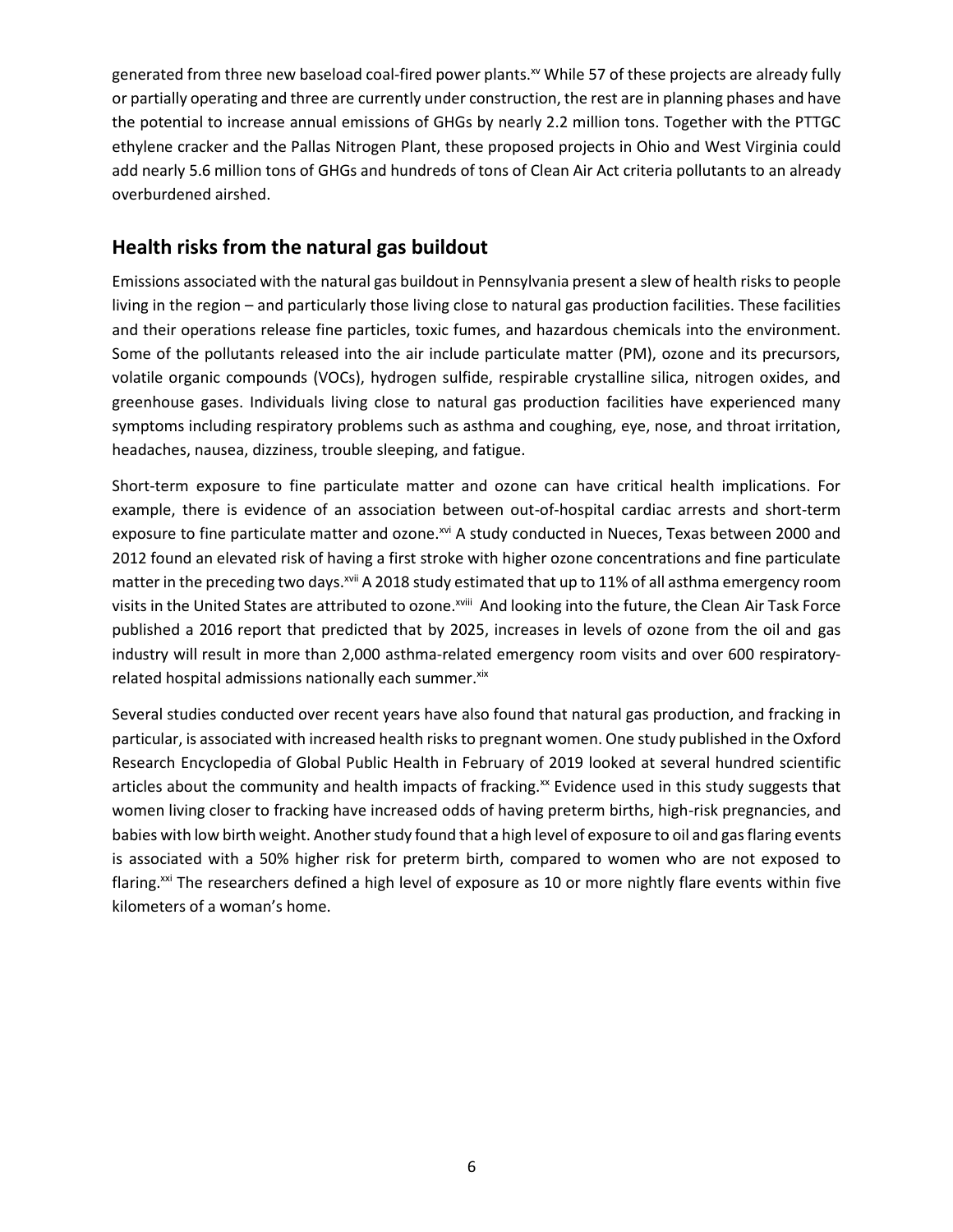In addition, health impacts associated with contaminated drinking water and other exposure pathways are becoming increasingly well-documented. The chart below, from the Oxford Research Encyclopedia of Health's February 2019 report, *Environmental Health Concerns From Unconventional Natural Gas* **Development, provides a succinct summary:**[xxii](#page-15-0)

| Source:<br><b>Stages of UNGD Activity</b><br>(and Infrastructure* Involved)<br>(Reviewed in "The UNGD<br>Process" Section) | Initial Inquiry into the Scientific Basis of Health Concerns<br>(Reviewed in "Environmental & Community<br><b>Impacts from UNGD" Section)</b>                                                                                                                                             | <b>Health Outcomes:</b><br><b>Studies of Observed Distributions</b><br>(Reviewed in "Emerging Public<br><b>Health Impacts of UNGD" Section)</b>                                                    |
|----------------------------------------------------------------------------------------------------------------------------|-------------------------------------------------------------------------------------------------------------------------------------------------------------------------------------------------------------------------------------------------------------------------------------------|----------------------------------------------------------------------------------------------------------------------------------------------------------------------------------------------------|
| (1) Well site preparation<br>& road construction<br>(trucks & heavy machinery)<br>(2) Well drilling                        | Risk assessment studies: What are the hazards, what is the<br>dose-response relation, who is exposed and at what magnitude,<br>and what is the excess risk? Generally, these synthesize pre-<br>existing information.<br>Exposure assessment studies: What are the levels of toxicants in | Epidemiologic studies: What is the<br>association between exposure and<br>outcome observed in human<br>populations? A variety of techniques<br>can be used to adjust for confounding<br>variables. |
| (drill rigs)                                                                                                               | environmental media and in human biospecimens? Uses<br>questionnaires, interviews, geospatial methods, environmental<br>measurements, and biomarkers.                                                                                                                                     | <b>Health Outcomes with Evidence of</b><br><b>Associations with UNGD Exposure**</b>                                                                                                                |
| (3) Well stimulation (hydraulic<br>fracturing) & well completion<br>(wastewater ponds)                                     | Toxicological studies: How can toxicants affect the body? In vitro<br>(petri dish), in vivo (animals), and computer model experiments.                                                                                                                                                    | . Higher prevalence of low birth<br>weight<br>• Higher odds of small for                                                                                                                           |
| (4) Production                                                                                                             | <b>Potential Human Exposures</b><br>Individual exposures<br>• Water pollution: surface & groundwater<br>Air pollution: air pollutants & odors<br>Soil contamination: TENORMS, spills, new pathways                                                                                        | gestational age<br>• Lower 5-minute Apgar scores<br>Lower average birth weight<br>· Higher odds of congenital heart<br>defects and neural tube defects                                             |
| (5) Natural gas processing &<br>storage (compressors, separators,<br>& condensate tanks)                                   | Physical hazards: noise, vibration, light, radioactivity<br>Psychosocial hazards: can lead to stress<br><b>Community impacts</b><br>Built environment: roads, green space, aesthetics,<br>٠                                                                                               | . Higher odds of respiratory and<br>dermatologic symptoms<br>Higher odds of preterm birth<br>Higher odds of high risk pregnancy                                                                    |
| (6) Natural gas transmission<br>(pipelines)                                                                                | ecosystems, traffic<br>· Social environment: disenfranchisement, social capital and<br>support, rapid social change, crime, civic engagement<br>• Economic environment: employment, land and home<br>values, economic growth                                                              | Higher odds of three types of<br>asthma exacerbations<br>Higher odds of fetal death<br>Higher odds of chronic<br>rhinosinusitis, migraine headache,                                                |
| (7) Well abandonment<br>& site rehabilitation                                                                              | <b>Broader environmental threats</b><br>• Contribution to climate change<br>• Cumulative impacts from >10,000 wells over decades                                                                                                                                                          | and fatigue symptoms<br>• Lower infant health index                                                                                                                                                |

\*Infrastructure listed provide examples of sources of pollutants but are not comprehensive.

\*\*Only health outcomes with evidence from epidemiologic studies where both exposure and outcome were assessed on the individual level are included. Findings are organized in rough chronological order by study.

# **Investments in gas plant and petrochemical projects are not a good bet for Pennsylvania's future**

An October 2020 report by the Institute for Energy Economics and Financial Analysis (IEEFA) and the Applied Economics Clinic (AEC) detailed increased risks to gas plants proposed as part of the PJM Interconnection. Those risks include the following:

- "Increasing price competitiveness of clean solar, wind, demand response and battery storage alternatives.
- Significant existing overcapacity, flat demand growth and market turmoil.
- High-impact, unpredictable global events such as COVID-19 that radically reshape markets and expectations of future demand.
- Uncertainty over the future direction of gas prices, particularly given the substantial increase in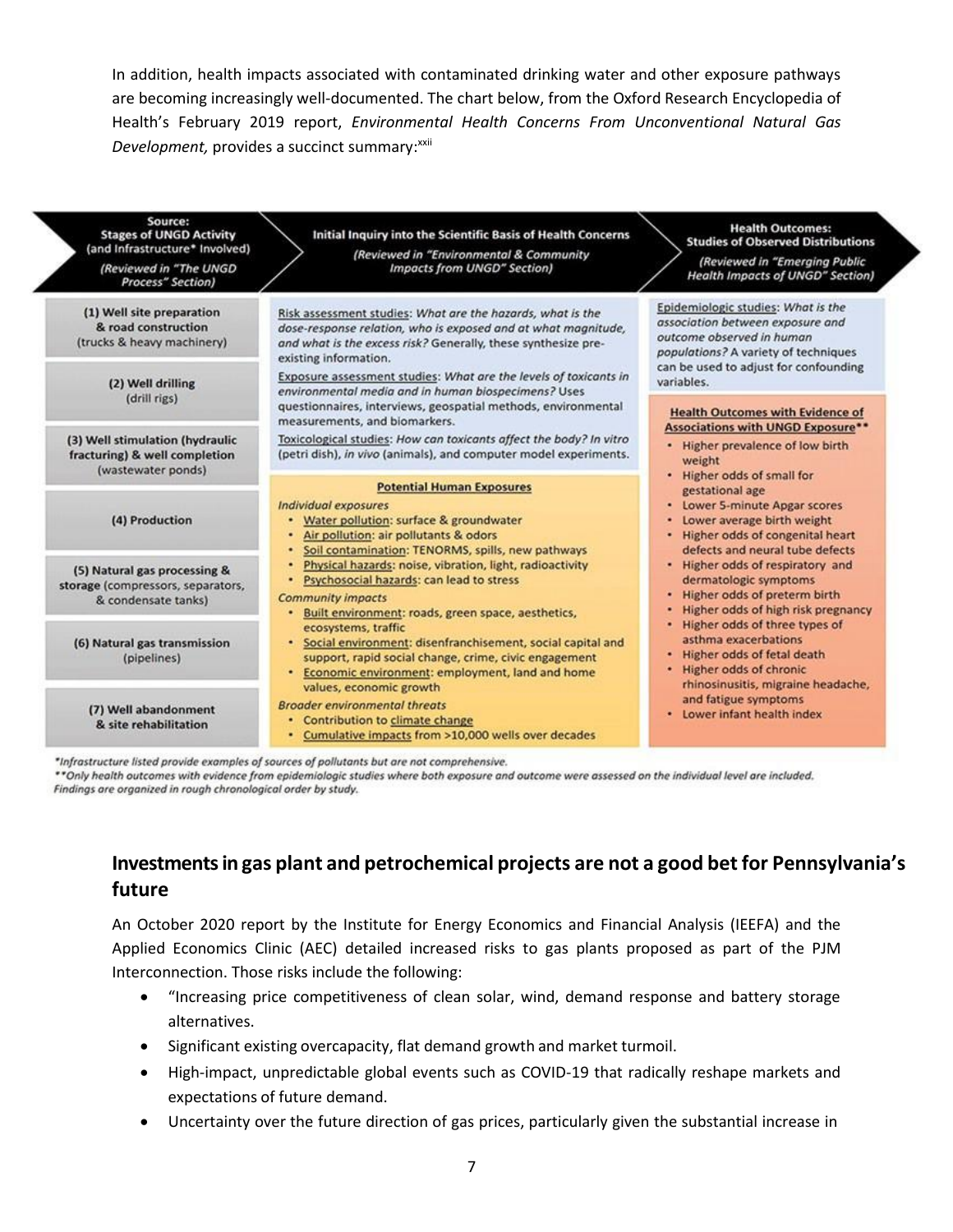U.S. liquefied natural gas (LNG) exports.

- Actions by state governments within the PJM market to limit future fossil fuel generation and/or even withdraw from the market entirely.
- Public opposition that can delay project development and raise overall costs."<sup>xxiii</sup>

Public interest legal organizations are contesting permits and taking other legal actions to hold the industry accountable and to slow down or stop the construction of the most polluting projects. Examples include the appeal of and settlement agreement regarding the Shell plan approval<sup>[xxiv](#page-15-0)</sup> and the pending appeals of the synthetic minor source permit for the MarkWest Smith compressor station, located in Smith Township, Washington County, PA; the February 2021 settlement with the Pennsylvania Department of Environmental Protection (PA DEP) negotiated collaboratively by several organizations to restore public participation requirements denied the public regarding 49 oil and gas liquid waste storage permits issued pursuant to the new WMGR123 general permit; and most recently, the appeal of the construction permit issued by PA DEP for the Beech Hollow Project filed in July 2021. Significant energy and time are also focused on assisting local community members in ensuring they have a voice during the permit application review process.

### **Emerging developments in Pennsylvania**

#### *Green and Blue Hydrogen*

In addition to gas-fired electric generation and petrochemical plants, a number of new projects have been proposed to capitalize on the state's abundance of natural gas and natural gas liquids through the development of "green" hydrogen and "blue" natural gas synthesis manufacturing capacity.

Hydrogen has traditionally been used as an industrial feedstock to produce low-sulfur refined products and petrochemicals. This "grey" hydrogen is produced from fossil fuels – namely natural gas – either as a byproduct or alongside other high-value commodities, such as ammonia fertilizer and methanol. The industrial hydrogen market is already well established in the United States, with over 13 billion cubic feet of grey hydrogen produced each day according to industry estimates. XXV

If carbon capture and storage (CCS) is incorporated, grey hydrogen magically becomes "blue." Blue hydrogen and other blue feedstocks that are synthesized from natural gas are being touted as low-carbon solutions that are critical to the energy transition, and government-sponsored financial incentives have been gaining bipartisan support.

The KeyState Natural Gas Synthesis Plant proposed for Clinton County would use fracked gas from the Utica and Marcellus shale formations as a feedstock and power source for the onsite manufacturing of blue hydrogen, ammonia fertilizer, methanol, and diesel exhaust treatment. Perry Babb, the chairman and CEO of KeyState Energy, recently spoke before the Senate Environmental Resources and Energy Committee to promote the project as "Pennsylvania's next energy revolution."<sup>[xxvi](#page-15-0)</sup> The Key State project claimsto be able to reduce carbon dioxide emissions by 50 to 80 percent per ton of blue hydrogen or blue ammonia produced by sequestering the carbon captured in saline formations deep underground. The project has already received at least \$555,000 in federal grant funding through the U.S. Economic Development Administration and USDA Rural Business Development Agency,<sup>xxvii</sup> and has sought additional subsidies through Pennsylvania's Local Resource Manufacturing Tax Credit. XXVIII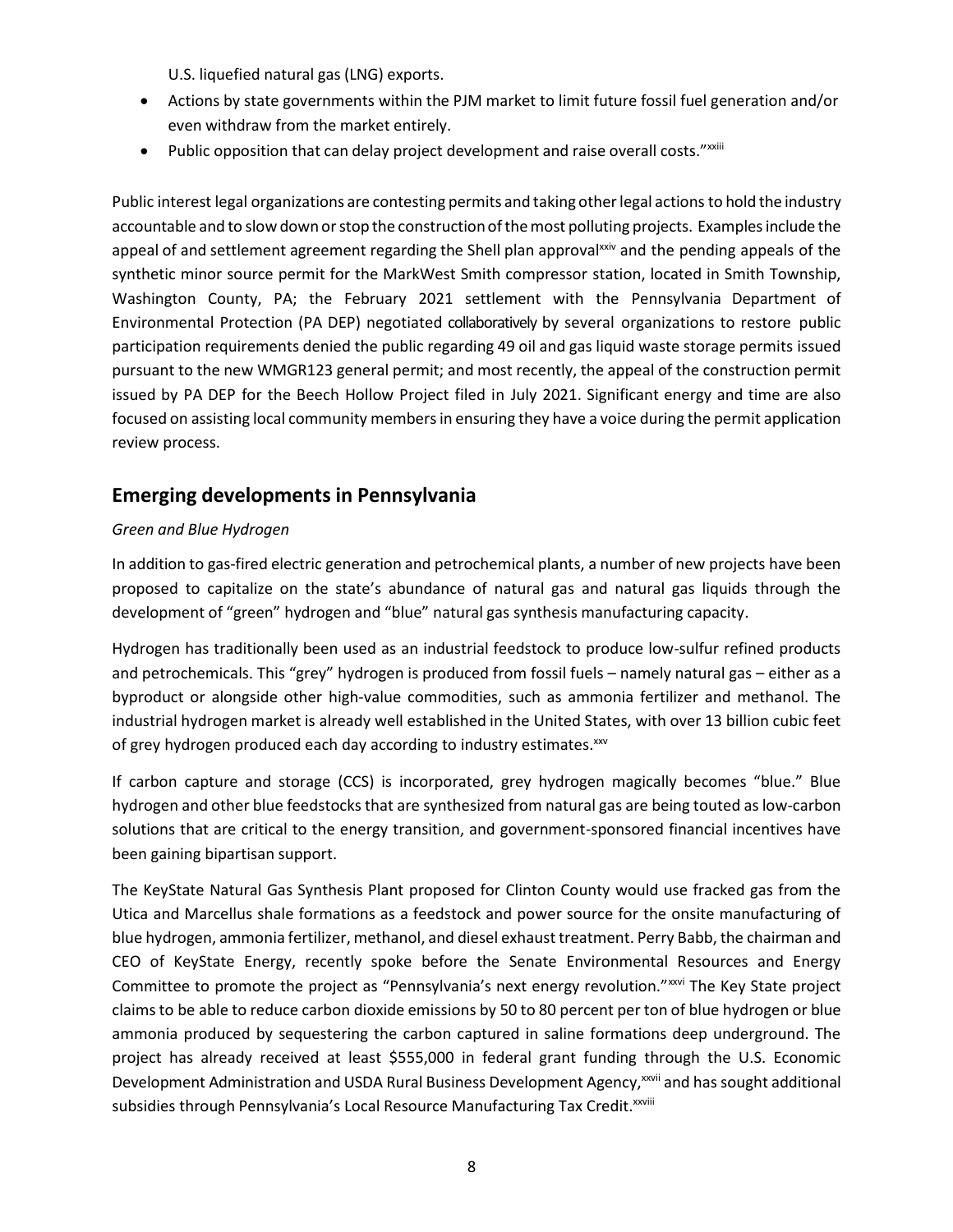Designed to attract even more investment from the petrochemical and fertilizer industries, the Local Resource Manufacturing Tax Credit would cost taxpayers up to \$667.5 million over a 25-year period.[xxix](#page-15-7) The new subsidy is modelled after the Pennsylvania's Resource Manufacturing Tax Credit, which could award Shell Chemical up to \$1.65 billion for constructing the Beaver County petrochemical complex— the biggest tax subsidy in Pennsylvania's history.<sup>[xxx](#page-15-8)</sup> These foregone revenues don't consider the negative externalities associated with fracking and petrochemical manufacturing, like the added pollution burden and health risks discussed earlier in this report. For example, PennFuture estimates that the Shell cracker would produce up to \$400 million annually in air pollution externalities once it fully ramps up early next year. And developing "blue" natural gas synthesis capacity would accelerate natural gas extraction and further lock-in demand for fossil fuels for years to come.

#### *Plastics*

As mentioned above, the discovery of large amounts of natural gas liquids (NGLs) or wet gas in western Pennsylvania directly resulted in what we now understand, with hindsight, to be a massive petrochemical buildout. The shale gas extraction has brought with it the industrialization of many communities – some known for generations as prime agricultural areas coveted for their traditionally rural lifestyle. These industrial zones are expanding through interconnected leases and the construction and operation of a massive network of well pads, compressor stations, pipelines, gathering lines, pigging operations, processing plants and plans for ethane cracker plants – much of which feed the manufacture of plastics. Many decision makers at all levels of government have agreed to lock this region into still more dependence on fossil fuels – this time to produce harmful single-use plastics. This inevitably adds to the impact that oil and gas production already has on overburdened communities and on natural resources, such as waterways.

#### *Storage and Disposal of Fracking Wastes*

A 2019 report by Earthworks<sup>[xxxi](#page-15-4)</sup> documents a 1,500-percent increase in the volume of toxic, often radioactive waste generated by Pennsylvania natural gas operations between 2003 and 2018. According to the report, the fracking boom in 2018 generated 69 million barrels of liquid waste and 1.4 million tons of solid waste, a 20 percent increase in liquid and a 35 percent increase in solid waste over the previous year. According to FracTracker, that number declined slightly in 2020 (61.8 million barrels). This amount of waste would be more than enough to fill the Beaverdam Run Reservoir in Cambria County, a 382-acre lake with an average depth of 20 feet.<sup>xxxii</sup>

Between 2011 and 2018, 380 billion barrels of liquid waste and 9.5 million tons of solid waste have been sent to landfills, injection wells, and public facilities in Pennsylvania, West Virginia, Ohio, and New York.

PA DEP has not kept up with this growing problem; state permits are insufficient to ensure groundwater and soils are protected against contamination by fracking wastes that contain carcinogens, heavy metals, and radioactive materials that often aren't fully disclosed by generators of the waste due to legal loopholes.

Liquid fracking wastes generated in Pennsylvania are often disposed in underground injection wells while solid wastes generated by fracking are often disposed in landfills not designed to contain what is essentially hazardous waste. These wastes are not regulated as hazardous waste under either state or federal laws and regulations. According to the Ohio Department of Natural Resources, nearly half (1.6 billion gallons) of the liquid fracking waste disposed in Ohio through underground injection in 2017 came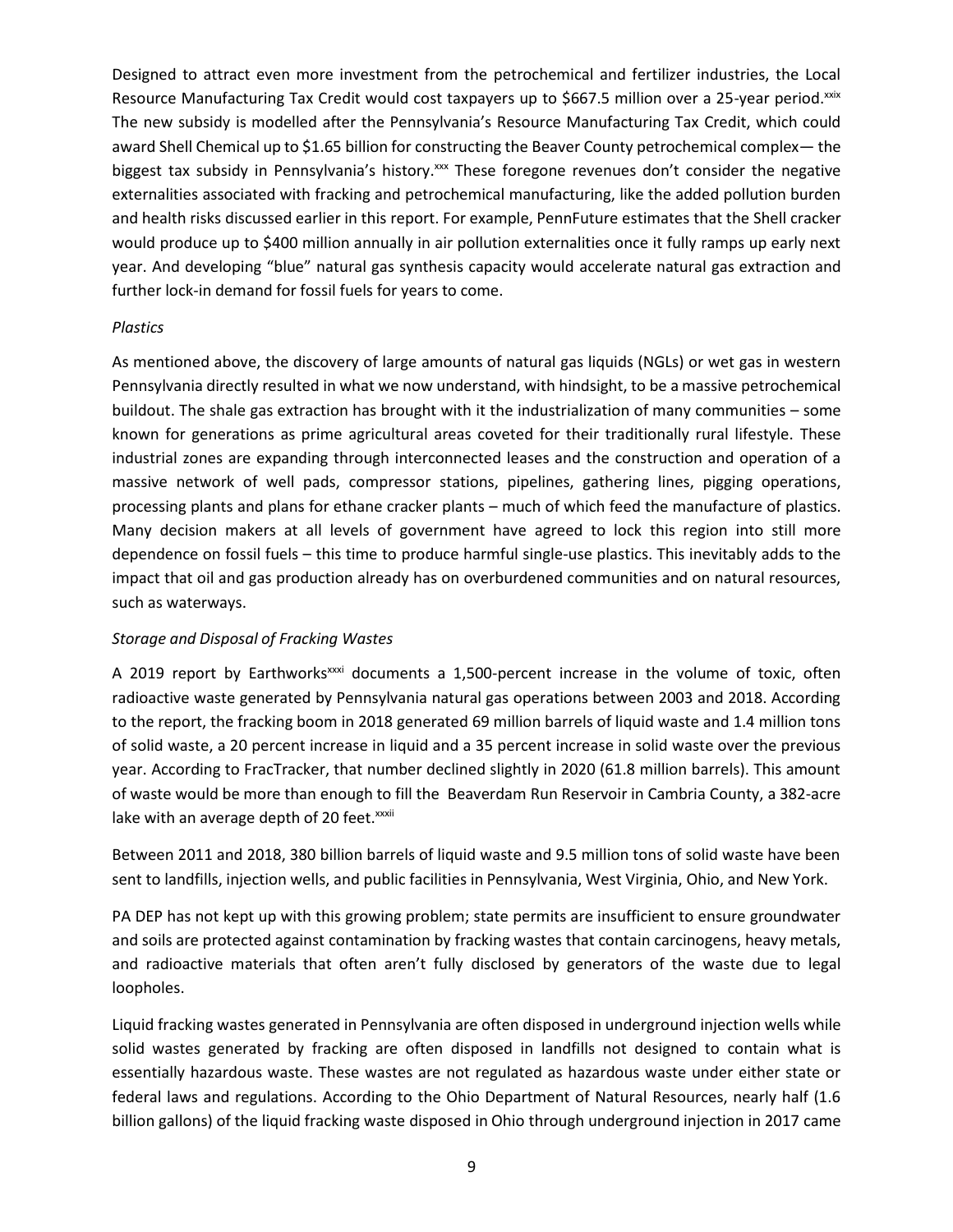from Pennsylvania or West Virginia. XXXIII In 2017, Ohio had 226 wells authorized to inject frack waste. Pennsylvania had 16, according to US EPA, which regulates injection wellsin the Commonwealth, but that number had grown to 19 as of February 2021.<sup>xxxiv</sup>

Although most of the liquid waste, at least for the present, is exported to neighboring states for underground injection, the handling of solid fracking wastes in Pennsylvania is creating multiple concerns. For instance, leachate from landfills that accept solid fracking wastes is either not transparently or accurately tracked by PA DEP. There are a number of recent investigative reports indicating that vast amounts of leachate contaminated with fracking waste, including Technically Enhanced Naturally Occurring Radioactive Materials (TENORM), from dozens of municipal landfills ultimately are discharged into Pennsylvania surface waters. According to Public Herald, for example, PA DEP could not account for the ultimate disposition of 66 percent of the leachate from 30 municipal landfills that accept solid waste from fracking. [xxxv](#page-15-9)

Another emerging waste management concern is the reprocessing of fracked wastes at residual waste facilities. As EIP reported in February 2021, and as mentioned above, PA DEP had attempted to issue 49 of these general permits without proper notice. Through threat of legal action, we reached an agreement with PA DEP, but the legislature is taking steps to once again deny the public the right to know and the right to appeal. The reuse of fracking wastewater is problematic, even when subject to transparent, public review, comment, and appeal rights. What ultimately happens to the increasing volumes of fracked wastewaters temporarily stored (and presumably treated) in these reprocessing facilities is uncertain.

### **Efforts focused on community protections**

The solution to what is occurring in western Pennsylvania and the surrounding region is to end dependence on gas and plastics and transition to sustainable, renewable, carbon-neutral alternatives. EIP is pushing toward this goal by empowering community members to raise their voices and by using and enforcing existing laws to ensure that the costs of pollution are shouldered by the industry and not communities. Public interest organizations and and collaboratives such as the Breathe Project, are engaged in:

- Assisting local community members in gathering important facts via access to public files;
- Creating databases that inform and educate the public, regulators, and elected officials, such as EIP's Oil, Gas, and Petrochemical Infrastructure Emissions Tracker;
- Arranging important meetings with regulators including the PA DEP and ACHD;
- Ensuring adherence to Environmental Justice (EJ) policy community engagement requirements and working with PA DEP and ACHD as they update their EJ policies and maps identifying those communities;
- Overseeing required Act 14 Municipal Notification letters;
- Conducting on-going meetings with citizen teams and customizing the engagement and outreach to each community;
- Working to encourage new or updated oil and gas ordinances based on recent PA Supreme Court land use rulings that ensure better protections for local residents and natural resources;
- Working with SWPA Environmental Health Project and CMU Create Lab on VOC monitoring network tracking, research, and assistance in understanding public health impacts;
- Researching and preparing detailed technical comments to proposed air and waste permits and where necessary, appealing weak permits;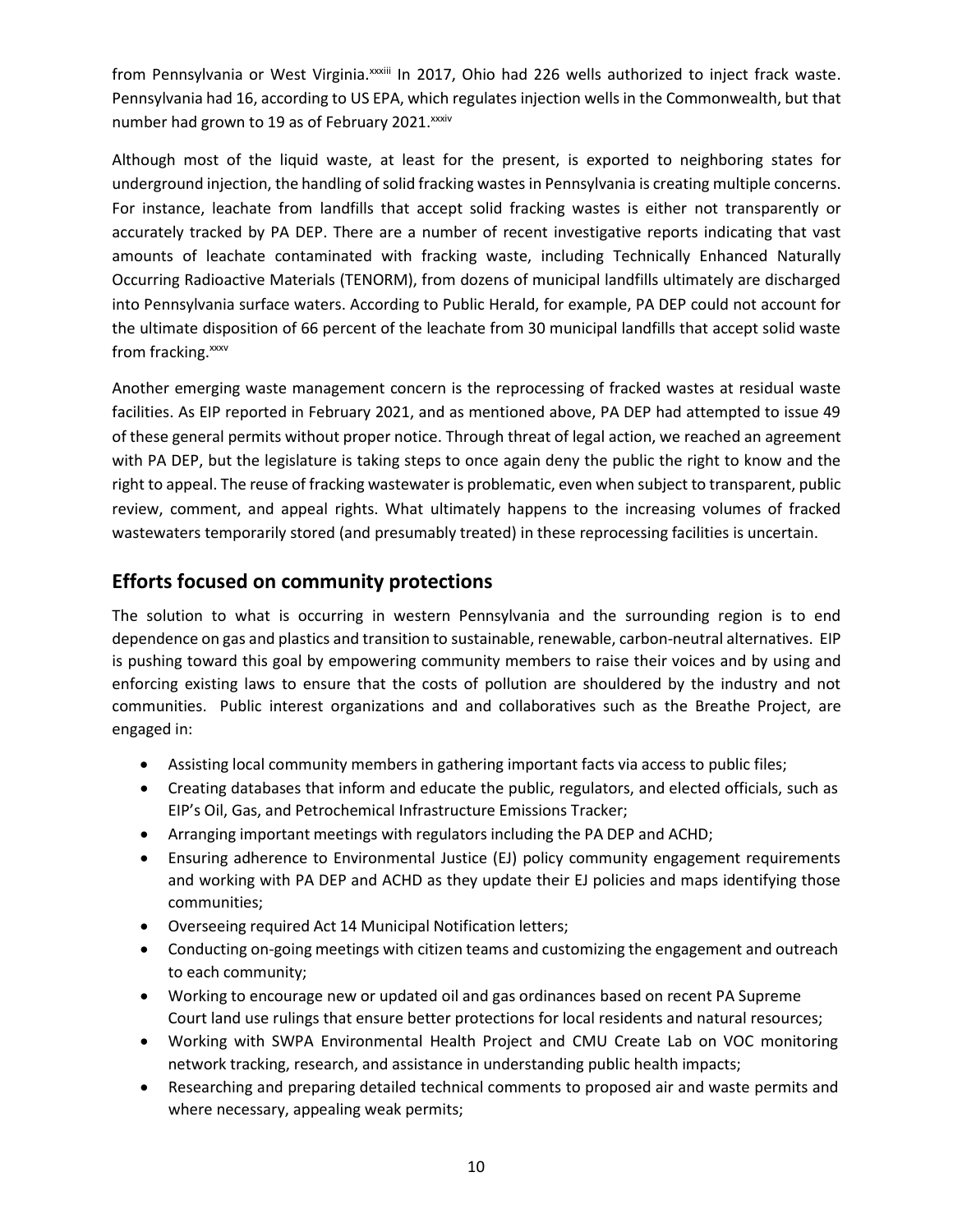- Writing data-rich reports, such as EIP's 2020 and 2021 reports that analyze GHG emissions from oil, gas, and petrochemical production and power plants; and
- Using federal regulatory legal tools, where available, to require EPA to update and revise outdated regulations for flares and other emission sources, to ensure emissions from regulated natural gas units are more accurately estimated.

EIP, our partners, and invaluable citizen teams have applied strategic pressure to advance much needed changes to ensure stronger community protections, more protective permits, and increased regulatory oversight and enforcement. EIP and Clean Air Council have been preparing technical comments and filing legal appeals to key facilities associated with the proposed petrochemical buildout. These efforts add depth to the overall effort to halt the petrochemical buildout and protect communities. The engineering, technical, and legal efforts, along with community organizing that gives voice to those directly impacted, make an important difference in the fight. Frontline communities are key to giving voice to what is fast becoming the wrong direction for Pennsylvania's energy future. Too often, regulatory oversight is siloed and fails to consider the cumulative impacts posed by the rapidly expanding petrochemical buildout. Without more effective oversight and accountability at all levels, the damage to front line communities hit the hardest by the reckless expansions of fracking and related petrochemical infrastructure will continue to accumulate over time.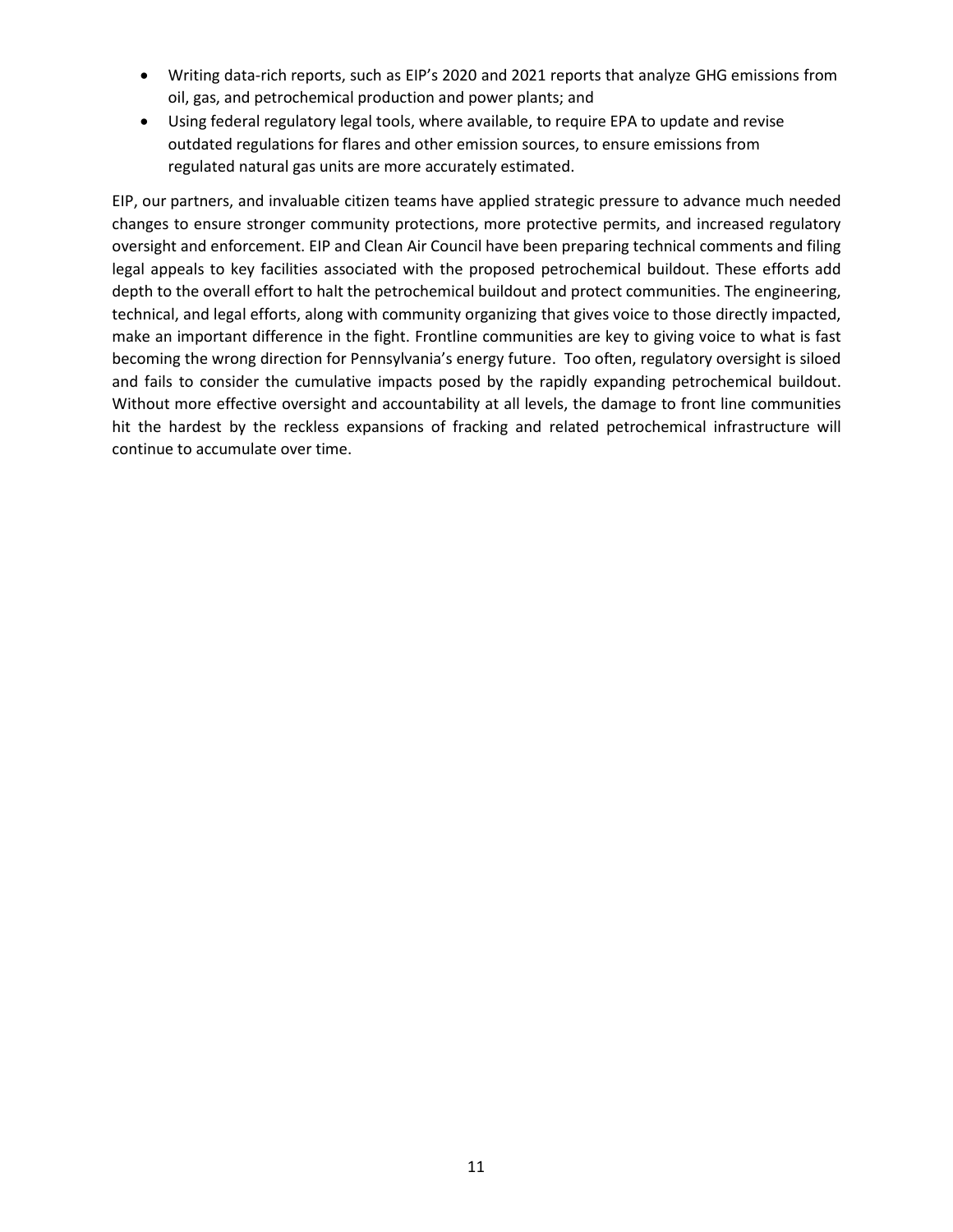# **Appendix A: Overview of permitted and pending GHG emissions increases (short tons per year) from natural gas and petrochemical projects in Pennsylvania**

| <b>Company, Project Name (County)</b>                                                       | <b>Classific-</b><br>ation | CO <sub>2</sub> e | Initial Clean Air Act Permit or<br>Docket No. (issuance date)           | <b>Operating</b><br><b>Year</b> |
|---------------------------------------------------------------------------------------------|----------------------------|-------------------|-------------------------------------------------------------------------|---------------------------------|
| <b>Fully or Partially-Operating</b>                                                         |                            |                   |                                                                         |                                 |
| Shell Chemical Appalachia LLC -<br>Petrochemicals Complex (Beaver)                          | New                        | 2,303,645         | PA-04-00740A (issued 6/18/2015)                                         | 2022                            |
| EQM Poseidon Midstream LLC - Blue Moon<br>Compressor Station (Washington)                   | <b>New</b>                 | 227,957           | GP5-63-00999A (issued 10/6/2015)                                        | Unknown                         |
| Sunoco Partners Marketing and Terminals LP -<br>Marcus Hook Industrial Complex (Delaware)   | Expansion                  | 223,200           | PA 23-0119 (issued 2/5/2013), PA<br>23-0119E (issued 2/12/2021)         | 2013/2022                       |
| Texas Eastern Transmission LP - Armagh<br>Compressor Station (Indiana)                      | Expansion                  | 207,046           | 32-00230 (issued 6/29/2012)                                             | 2015                            |
| Laurel Mountain Midstream LLC - Shamrock<br><b>Compressor Station (Fayette)</b>             | <b>New</b>                 | 183,497           | 26-00588A (issued on 6/10/2013)                                         | 2013                            |
| Equitrans LP - Redhook Compressor Station<br>(Greene)                                       | <b>New</b>                 | 168,000           | 30-00234A (issued 10/2/2017)                                            | 2019                            |
| ETC Northeast Pipeline LLC (Energy Transfer)<br>- Revolution Cryogenic Plant (Washington)   | <b>New</b>                 | 162,425           | GP5-63-01001 & GP1-63-01001<br>(issued 8/3/2016)                        | 2021                            |
| MarkWest Liberty Midstream & Resources LLC<br>- 3 Brothers Compressor Station (Washington)  | <b>New</b>                 | 116,031           | SOOP 63-00969 (issued 3/18/2019,<br>but initially permitted in 2011)    | 2013                            |
| Texas Eastern Transmission LP - Entriken<br>Compressor Station (Huntingdon)                 | Expansion                  | 110,640           | 31-05019A (issued 12/30/2013)                                           | Unknown                         |
| Laurel Mountain Midstream LLC - Herminie<br><b>Compressor Station (Westmoreland)</b>        | <b>New</b>                 | 106,592           | PA-65-00979 (issued on 4/5/2012)                                        | 2013                            |
| MarkWest Liberty Midstream & Resources LLC<br>- Smith Compressor Station (Washington)       | <b>New</b>                 | 92,270            | GP5-63-00968 and GP9-63-00968<br>(issued 3/20/2012)                     | 2012                            |
| Empire Pipeline Inc. (National Fuel Gas<br>Company) - Jackson Compressor Station<br>(Tioga) | <b>New</b>                 | 91,488            | 59-00035A (issued 8/15/2018)                                            | 2020                            |
| MarkWest Liberty Midstream & Resources LLC<br>- Carpenter Compressor Station (Washington)   | <b>New</b>                 | 83,455            | GP5 63-00987 (issued 3/31/2014),<br>GP5 63-00987A issued (11/10/2014)   | 2015                            |
| MarkWest Liberty Midstream & Resources LLC<br>- Harmon Creek Gas Plant (Washington)         | <b>New</b>                 | 79,795            | GP1 63-01011A, GP5 63-01011A,<br>and RFD 63-01011A (issued<br>1/17/2018 | 2020                            |
| MarkWest Liberty Midstream & Resources LLC<br>- Godwin Compressor Station (Washington)      | <b>New</b>                 | 43,800            | 63-00934 (draft permit issued<br>6/26/2021                              | Unknown                         |
| UGI LNG Inc - Truck Rack Expansion Project<br>(Berks)                                       | Expansion                  | 2,011             | FERC Docket No. CP17-14<br>(authorized 10/18/2018)                      | 2021                            |
| <b>Under Construction</b>                                                                   |                            |                   |                                                                         |                                 |
| Transcontinental Gas Pipe Line Company LLC -<br>Compressor Station 607 (Luzerne)            | <b>New</b>                 | 208,299           | AG5-40-00001A (issued 11/25/2019)                                       | 2021                            |
| Transcontinental Gas Pipe Line Company LLC -<br>Compressor Station 610 (Columbia)           | Expansion                  | 133,155           | AG5-19-00001A (issued 10/28/2019)                                       | 2021                            |
| Transcontinental Gas Pipe Line Company LLC -<br>Compressor Station 620 (Schuylkill)         | <b>New</b>                 | 128,661           | AG5-54-00001A (issued 11/25/2019)                                       | 2021                            |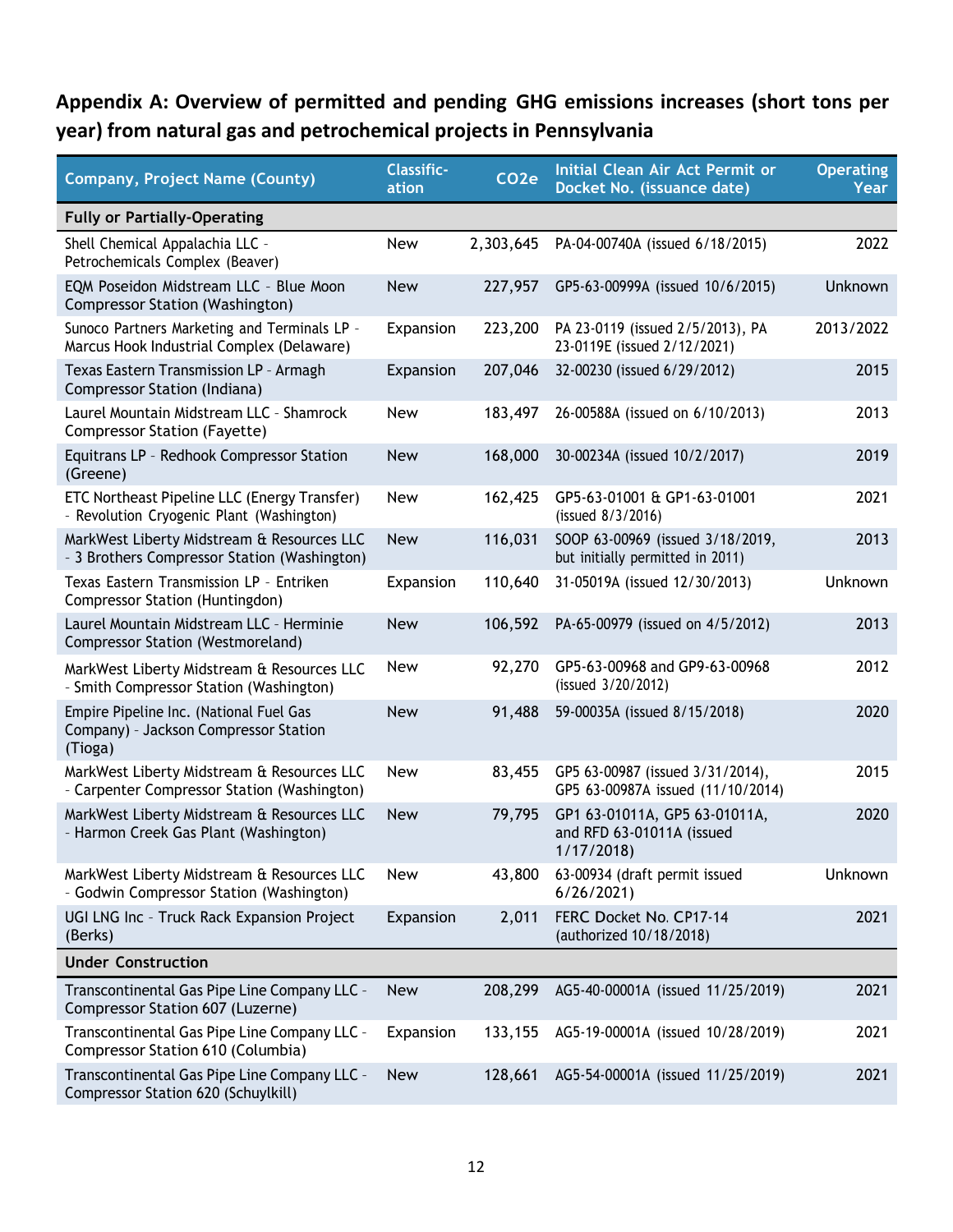| National Fuel Gas Supply Corporation -<br>Tamarack Compressor Station (Clinton)                                           | <b>New</b> | 96,587    | AG5-18-00002A (issued 1/30/2020)                                                        | 2021 |
|---------------------------------------------------------------------------------------------------------------------------|------------|-----------|-----------------------------------------------------------------------------------------|------|
| National Fuel Gas Supply Corporation -<br>Marvindale Compressor Station (McKean)                                          | <b>New</b> | 70,253    | AG5-42-00002A (issued 2/7/2020)                                                         | 2021 |
| Adelphia Pipeline Company LLC (NJR<br>Midstream) - Marcus Hook Compressor<br>Station (Delaware)                           | <b>New</b> | 41,056    | 23-0225 (issued 4/19/2019, extended<br>10/2/2020)                                       | 2021 |
| Adelphia Pipeline Company LLC (NJR<br>Midstream) - Quakertown Compressor Station<br>(Bucks)                               | <b>New</b> | 31,348    | 09-0242 (issued 4/19/2019; extended<br>10/2/2020)                                       | 2021 |
| <b>Pre-construction</b>                                                                                                   |            |           |                                                                                         |      |
| Bradford County Real Estate Partners LLC<br>(New Fortress Energy) - Bradford County LNG<br>Production Facility (Bradford) | <b>New</b> | 1,107,679 | 08-00058A (7/24/2019, extended<br>9/15/2020 and 7/22/2021)                              | 2021 |
| Transcontinental Gas Pipe Line Company LLC -<br>Compressor Station 515 (Luzerne)                                          | Expansion  | 511,413   | FERC Docket No. CP21-94<br>(application submitted 3/26/2021)                            | 2023 |
| PennEast Pipeline Company LLC (Enbridge) -<br>Kidder Compressor Station (Carbon)                                          | <b>New</b> | 190,529   | AG5-13-00001A (issued 9/18/2020)                                                        | 2021 |
| MarkWest Liberty Midstream and Resources<br>LLC - Houston Gas Plant (Washington)                                          | Expansion  | 69,937    | 63-00936F (issued 10/4/2012,<br>modified 9/5/2013 and 6/19/2015;<br>extended 5/20/2021) | 2022 |
| Tennessee Gas Pipeline Company LLC (Kinder<br>Morgan) - Compressor Station 321<br>(Susquehanna)                           | Expansion  | 49,735    | FERC Docket No. CP20-493<br>(application submitted 6/30/2020)                           | 2022 |
| Sunoco Partners Marketing and Terminals LP -<br>Marcus Hook Industrial Complex, "Project<br>Phoenix" (Delaware)           | Expansion  | 47,062    | PA 23-0119J (issued 2/12/2021)                                                          | 2022 |

Environmental Integrity Project, *Emissions Increases Database* (as of July 2021). Available at: [https://environmentEalintegrity.org/oil-gas](https://environmentealintegrity.org/oil-gas-infrastructure-emissions/)[infrastructure-emissions/. N](https://environmentealintegrity.org/oil-gas-infrastructure-emissions/)ote: Greenhouse gases are measured in carbon dioxide equivalents (CO2e), expressed in short tons per year. Potential emissions increases reflect projects' maximum potential to emit, once fully constructed, as specified in their New Source Review permits or federal environmental impact statements.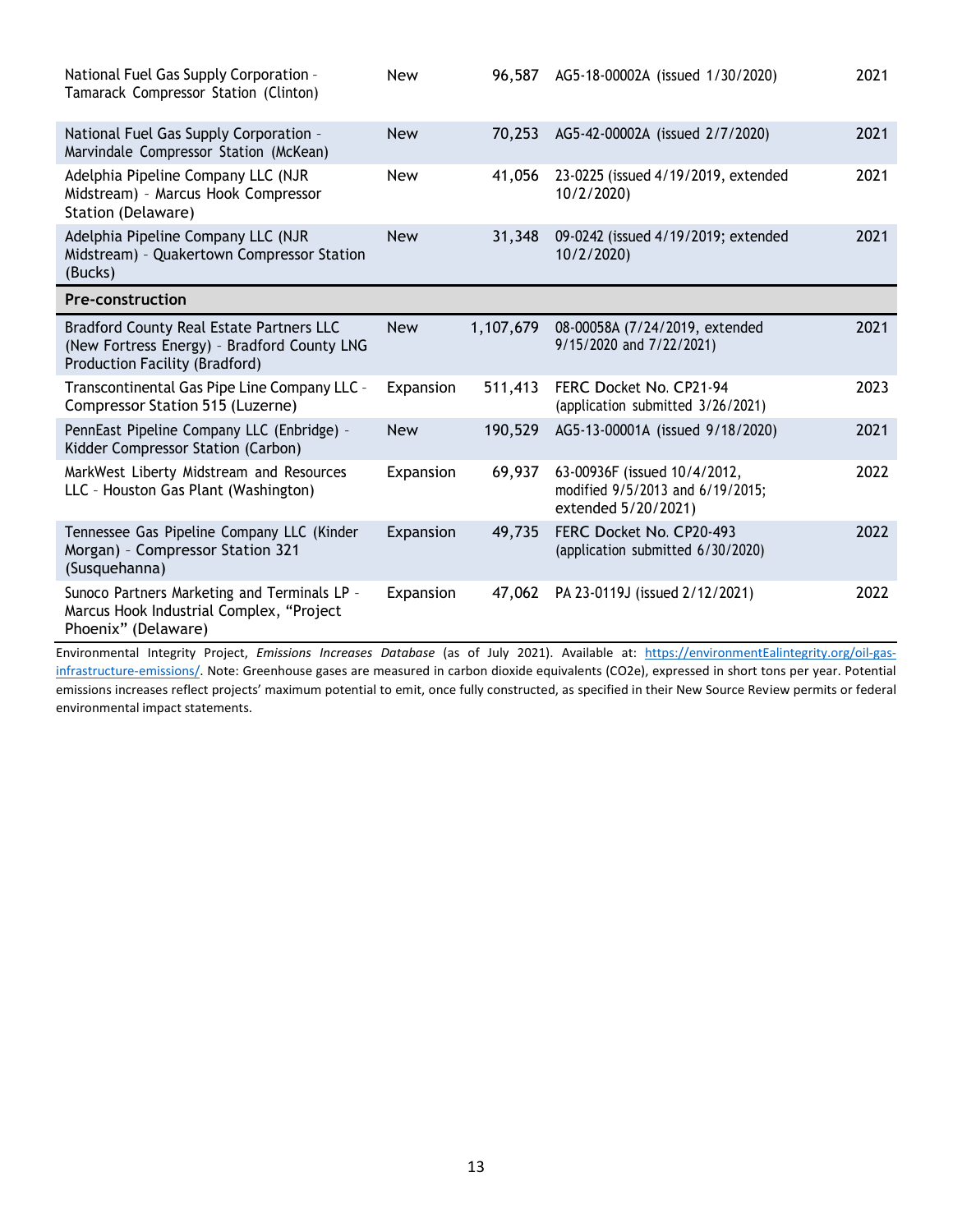### **References**

<sup>i</sup> U.S. Energy Information Administration. 2010 and 2020 Form EIA-860 Data, Schedule 3, 'Generator Data' (Operable Units). Accessed July 14, 2021. Available at: [https://www.eia.gov/electricity/data/eia860/.](https://www.eia.gov/electricity/data/eia860/)

ii GHG emissions from coal combustion totaled 43.3 million tons in 2019, according to facility-reported data. U.S. Environmental Protection Agency. Facility Level Information on GreenHouse gases Tool (FLIGHT). November 4, 2020. (Accessed July 13, 2021). Available at: [http://ghgdata.epa.gov/ghgp/main.do. N](http://ghgdata.epa.gov/ghgp/main.do)ote: Only facilities that emit over 25,000 metric tons of GHGs per year are required to report annual emissions data to EPA's Greenhouse Gas Reporting Program.

iii U.S. Environmental Protection Agency Clean Air Markets Division. *Air Markets Program Data Tool*. Accessed July 22, 2021. Available at: [https://ampd.epa.gov/ampd/.](https://ampd.epa.gov/ampd/)

iv Renovo Energy Ctr, LLC (Plan Approval No. 18-00033B). (October 2, 2020). Proposed Air Quality Plan Approval. Available from the Pennsylvania Department of Environmental Protection at: [https://files.dep.state.pa.us/RegionalResources/NCRO/NCROPortalFiles/CommunityInformation/Renovo%20Energ](https://files.dep.state.pa.us/RegionalResources/NCRO/NCROPortalFiles/CommunityInformation/Renovo%20Energy%20Center%20Proposed%20Plan%20Approval%2018-00033B%20Application%20Review%20Memo%202020-10-02.pdf) [y%20Center%20Proposed%20Plan%20Approval%2018-00033B%20Application%20Review%20Memo%202020-10-](https://files.dep.state.pa.us/RegionalResources/NCRO/NCROPortalFiles/CommunityInformation/Renovo%20Energy%20Center%20Proposed%20Plan%20Approval%2018-00033B%20Application%20Review%20Memo%202020-10-02.pdf) [02.pdf.](https://files.dep.state.pa.us/RegionalResources/NCRO/NCROPortalFiles/CommunityInformation/Renovo%20Energy%20Center%20Proposed%20Plan%20Approval%2018-00033B%20Application%20Review%20Memo%202020-10-02.pdf)

<sup>v</sup> Robinson Power CO, LLC (Plan Approval No. 63-0092D). (June 14, 2021). Final Air Quality Plan Approval, Beech Hollow. Available from the Pennsylvania Department of Environmental Protection at: [https://files.dep.state.pa.us/RegionalResources/SWRO/SWROPortalFiles/Community%20Info/RobinsonPower/Fina](https://files.dep.state.pa.us/RegionalResources/SWRO/SWROPortalFiles/Community%20Info/RobinsonPower/Final_AQ_Plan_Approval_63-00922D.pdf) [l\\_AQ\\_Plan\\_Approval\\_63-00922D.pdf.](https://files.dep.state.pa.us/RegionalResources/SWRO/SWROPortalFiles/Community%20Info/RobinsonPower/Final_AQ_Plan_Approval_63-00922D.pdf)

vi Hilltop Energy CTR, LLC (Plan Approval No. 30-00233B). (December 1, 2017). Final Air Quality Plan Approval. Available from the Pennsylvania Department of Environmental Protection at: [https://files.dep.state.pa.us/RegionalResources/SWRO/SWROPortalFiles/hill\\_top/Final\\_Air\\_Quality\\_Plan\\_Approval](https://files.dep.state.pa.us/RegionalResources/SWRO/SWROPortalFiles/hill_top/Final_Air_Quality_Plan_Approval_12-1-2017.pdf) [\\_12-1-2017.pdf.](https://files.dep.state.pa.us/RegionalResources/SWRO/SWROPortalFiles/hill_top/Final_Air_Quality_Plan_Approval_12-1-2017.pdf)

vii Invenergy (Draft Installation Permit No. 0959-I001). (March 29, 2021). Allegheny County Health Department Air Quality Review for Allegheny Energy Center. Available from the Pennsylvania Department of Environmental Protection at:

[https://www.alleghenycounty.us/uploadedFiles/Allegheny\\_Home/Health\\_Department/Programs/Air\\_Quality/Publ](https://www.alleghenycounty.us/uploadedFiles/Allegheny_Home/Health_Department/Programs/Air_Quality/Public_Comment_Notices/invenergy-rv1-draft.pdf) ic Comment Notices/invenergy-rv1-draft.pdf.

viii U.S. Energy Information Administration. 2020 Early Release, Form EIA-860 Data, Schedule 3, 'Generator Data' (Proposed Units). Accessed July 14, 2021. Available at: [https://www.eia.gov/electricity/data/eia860/.](https://www.eia.gov/electricity/data/eia860/)

ix Air Quality Plan Approval Modification, No. 04-00740C (issued 2/18/2021). Available at: [https://files.dep.state.pa.us/RegionalResources/SWRO/SWROPortalFiles/Shell/2.18.21/PA-04-00740C\\_Permit.pdf.](https://files.dep.state.pa.us/RegionalResources/SWRO/SWROPortalFiles/Shell/2.18.21/PA-04-00740C_Permit.pdf)

Marcellus Drilling News. July 9, 2021. *NatGas Power Plants Fire Up at Shell's PA Cracker Site*. Accessed July 22, 2021. Available at: [https://marcellusdrilling.com/2021/07/natgas-power-plants-fire-up-at-shells-pa-cracker-site/.](https://marcellusdrilling.com/2021/07/natgas-power-plants-fire-up-at-shells-pa-cracker-site/)

<sup>x</sup> US Energy information Administration. Pennsylvania State Profile and Energy Estimates. Available at: [https://www.eia.gov/state/analysis.php?sid=PA#38.](https://www.eia.gov/state/analysis.php?sid=PA&38)

xi *Risks Outweigh Rewards for Investors Considering PJM Natural Gas Projects*, October 2020, Applied Economics Clinic and Institute for Energy Economics and Financial Analysis (IEEFA). Available at: [https://ieefa.org/wp](https://ieefa.org/wp-content/uploads/2020/10/Risks-Outweigh-Rewards-for-PJM-Natural-Gas-Project-Investors_October-2020.pdf)[content/uploads/2020/10/Risks-Outweigh-Rewards-for-PJM-Natural-Gas-Project-Investors\\_October-2020.pdf.](https://ieefa.org/wp-content/uploads/2020/10/Risks-Outweigh-Rewards-for-PJM-Natural-Gas-Project-Investors_October-2020.pdf)

xii Reid Frazier. March 2, 2021. "Revolution Pipeline, part of which exploded in 2018, is back in service." Available at: [https://stateimpact.npr.org/pennsylvania/2021/03/02/revolution-pipeline-part-of-which-exploded-in-2018-is](https://stateimpact.npr.org/pennsylvania/2021/03/02/revolution-pipeline-part-of-which-exploded-in-2018-is-back-in-service/)[back-in-service/.](https://stateimpact.npr.org/pennsylvania/2021/03/02/revolution-pipeline-part-of-which-exploded-in-2018-is-back-in-service/)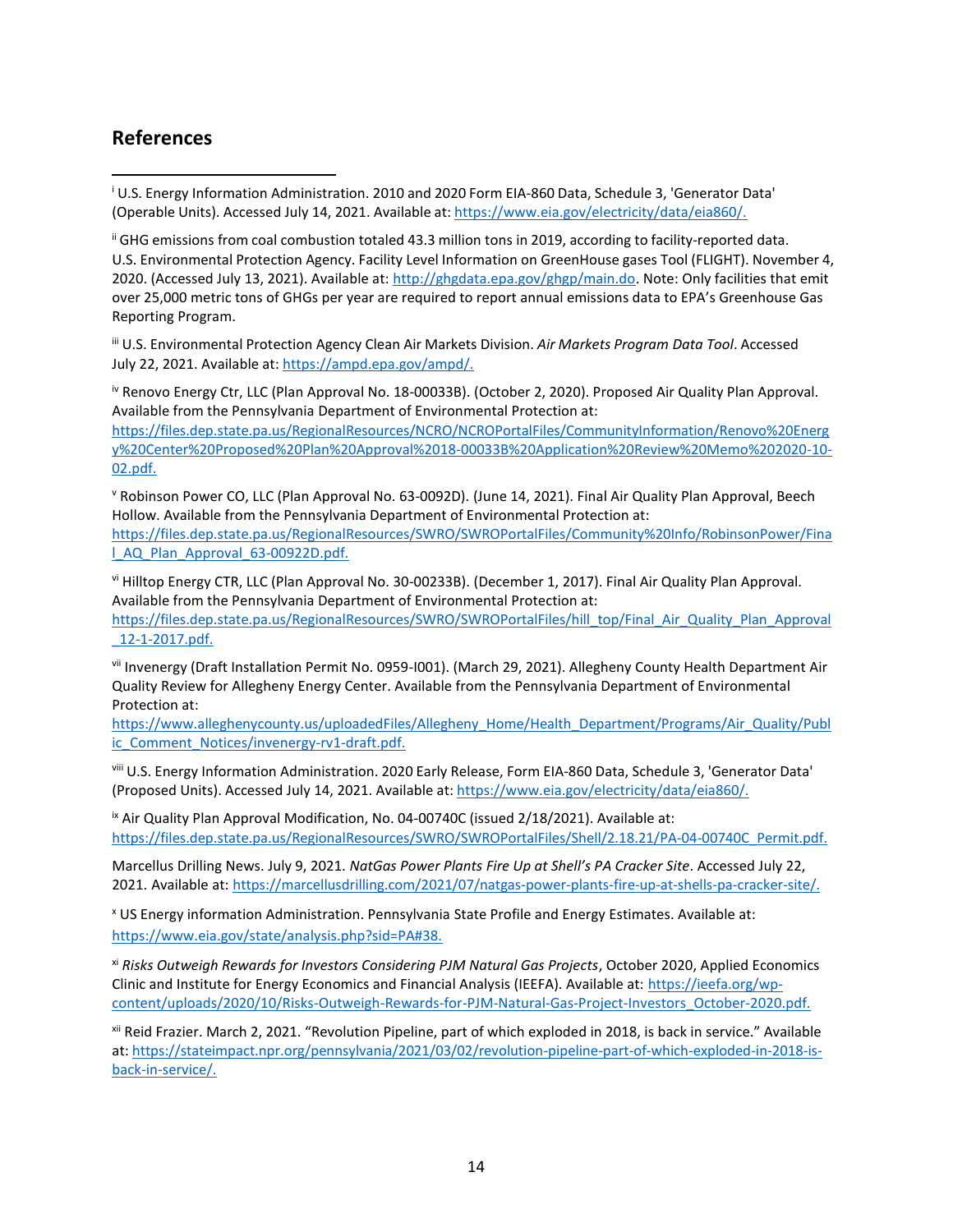xiii Pennsylvania General Assembly, 2020 Act 66. Available at: [https://www.legis.state.pa.us/cfdocs/legis/li/uconsCheck.cfm?yr=2020&sessInd=0&act=66.](https://www.legis.state.pa.us/cfdocs/legis/li/uconsCheck.cfm?yr=2020&sessInd=0&act=66)

<span id="page-14-0"></span>xiv EIP is in communication with the Ohio EPA and the United States EPA, Region 5, urging them to review air quality Permit No. P0118959, which was issued to Pallas Nitrogen, LLC on April 19, 2017, to construct the Pallas Nitrogen Plant, and appears to be expired.

<span id="page-14-1"></span>xv Assuming a baseload coal-fired power plant emits 4.35 million tons of greenhouse gases per year. For emissions factors, see: [https://www.eia.gov/tools/faqs/faq.php?id=74&t=11.](https://www.eia.gov/tools/faqs/faq.php?id=74&t=11)

xvi Katherine B. Ensor. February 2013. National Library of Medicine. *A case-crossover analysis of out-of-hospital cardiac arrest and air pollution*. Available at: [https://pubmed.ncbi.nlm.nih.gov/23406673/.](https://pubmed.ncbi.nlm.nih.gov/23406673/)

<span id="page-14-2"></span>xvii Jeffrey J. Wing, et. al. January 2017. National Library of Medicine. *Short-term exposures to ambient air pollution and risk of recurrent ischemic stroke.* Available at: [https://pubmed.ncbi.nlm.nih.gov/27829205/.](https://pubmed.ncbi.nlm.nih.gov/27829205/)

<span id="page-14-3"></span>xviii Susan C. Anenberg, et. al. October 24, 2018. Environmental Health Perspectives. *Estimates of the Global Burden of Ambient PM2.5, Ozone, and NO2 on Asthma Incidence and Emergency Room Visits*. Available at: [https://ehp.niehs.nih.gov/doi/10.1289/EHP3766.](https://ehp.niehs.nih.gov/doi/10.1289/EHP3766)

<span id="page-14-4"></span>xix Lesley Fleischman. August 2016. Clean Air Task Force. *Gasping for Breath: An analysis of the health effects from ozone pollution from the oil and gas industry*. Available at: [https://www.catf.us/wp](https://www.catf.us/wp-content/uploads/2018/10/CATF_Pub_GaspingForBreath.pdf)[content/uploads/2018/10/CATF\\_Pub\\_GaspingForBreath.pdf.](https://www.catf.us/wp-content/uploads/2018/10/CATF_Pub_GaspingForBreath.pdf)

xx Irena Gorksi and Brian S. Schwartz. February 25, 2019. Oxford Research Encyclopedia of Global Public Health. *Environmental Health Concerns From Unconventional Natural Gas Development*. Available at: [https://doi.org/10.1093/acrefore/9780190632366.013.44.](https://doi.org/10.1093/acrefore/9780190632366.013.44)

<span id="page-14-5"></span>xxi Lara J. Cushing, et al. July 15, 2020. Environmental Health Perspectives. *Flaring from Unconventional Oil and Gas Development and Birth Outcomes in the Eagle Ford Shale in South Texas*. Available at: [https://doi.org/10.1289/EHP6394.](https://doi.org/10.1289/EHP6394)

<span id="page-14-6"></span>xxii Oxford Research Encyclopedia of Health's February 2019 report, *Environmental Health Concerns From Unconventional Natural Gas Development*, available at

https://oxfordre.com/publichealth/view/10.1093/acrefore/9780190632366.001.0001/acrefore-9780190632366-e-44https://oxfordre.com/publichealth/view/10.1093/acrefore/9780190632366.001.0001/acrefore-9780190632366-e-44.

<span id="page-14-7"></span>xxiii Id.

<span id="page-14-8"></span>xxiv *See* [https://environmentalintegrity.org/wp-content/uploads/2017/02/2017.08.25-Shell-Settlement-](https://environmentalintegrity.org/wp-content/uploads/2017/02/2017.08.25-Shell-Settlement-Agreement.pdf)[Agreement.pdf.](https://environmentalintegrity.org/wp-content/uploads/2017/02/2017.08.25-Shell-Settlement-Agreement.pdf)

xxv Rusty Braziel. Renewable Energy Analytics (RBN Energy LLC). June 22, 2021. *Been Around a Long Time - Old-School Hydrogen Production and Demand, And Why It Matters*. Available at [https://rbnenergy.com/been-around](https://rbnenergy.com/been-around-a-long-time-old-school-hydrogen-production-and-demand-and-why-it-matters)[a-long-time-old-school-hydrogen-production-and-demand-and-why-it-matters.](https://rbnenergy.com/been-around-a-long-time-old-school-hydrogen-production-and-demand-and-why-it-matters)

<span id="page-14-10"></span><span id="page-14-9"></span>xxvi Perry Babb. March 10, 2021. *Public Testimony, Senate Environmental Resources and Energy Committee: Application & Implications of Carbon Capture Use & Storage for Pennsylvania*. Available at: [https://environmental.pasenategop.com/wp-content/uploads/sites/34/2021/03/03.10.2021-Babb-Perry-KeyState-](https://environmental.pasenategop.com/wp-content/uploads/sites/34/2021/03/03.10.2021-Babb-Perry-KeyState-Senate-Energy-Comm.-Hearing-3.10.21.pdf)[Senate-Energy-Comm.-Hearing-3.10.21.pdf.](https://environmental.pasenategop.com/wp-content/uploads/sites/34/2021/03/03.10.2021-Babb-Perry-KeyState-Senate-Energy-Comm.-Hearing-3.10.21.pdf)

<span id="page-14-11"></span>xxvii SEDA-Council of Governments. *SEDA-COG awarded grants to study natural gas plant in Clinton County*. Accessed June 20, 2021. Available at[: https://seda-cog.org/seda-cog-awarded-grants-to-study-natural-gas-plant-in](https://seda-cog.org/seda-cog-awarded-grants-to-study-natural-gas-plant-in-clinton-county/)[clinton-county/.](https://seda-cog.org/seda-cog-awarded-grants-to-study-natural-gas-plant-in-clinton-county/)

xxviii The Express. March 19, 2021. *Borowicz pleased with update on unique energy project in county*. Available at: [https://www.lockhaven.com/news/local-news/2021/03/borowicz-pleased-with-update-on-unique-energy-project-](https://www.lockhaven.com/news/local-news/2021/03/borowicz-pleased-with-update-on-unique-energy-project-in-county/)